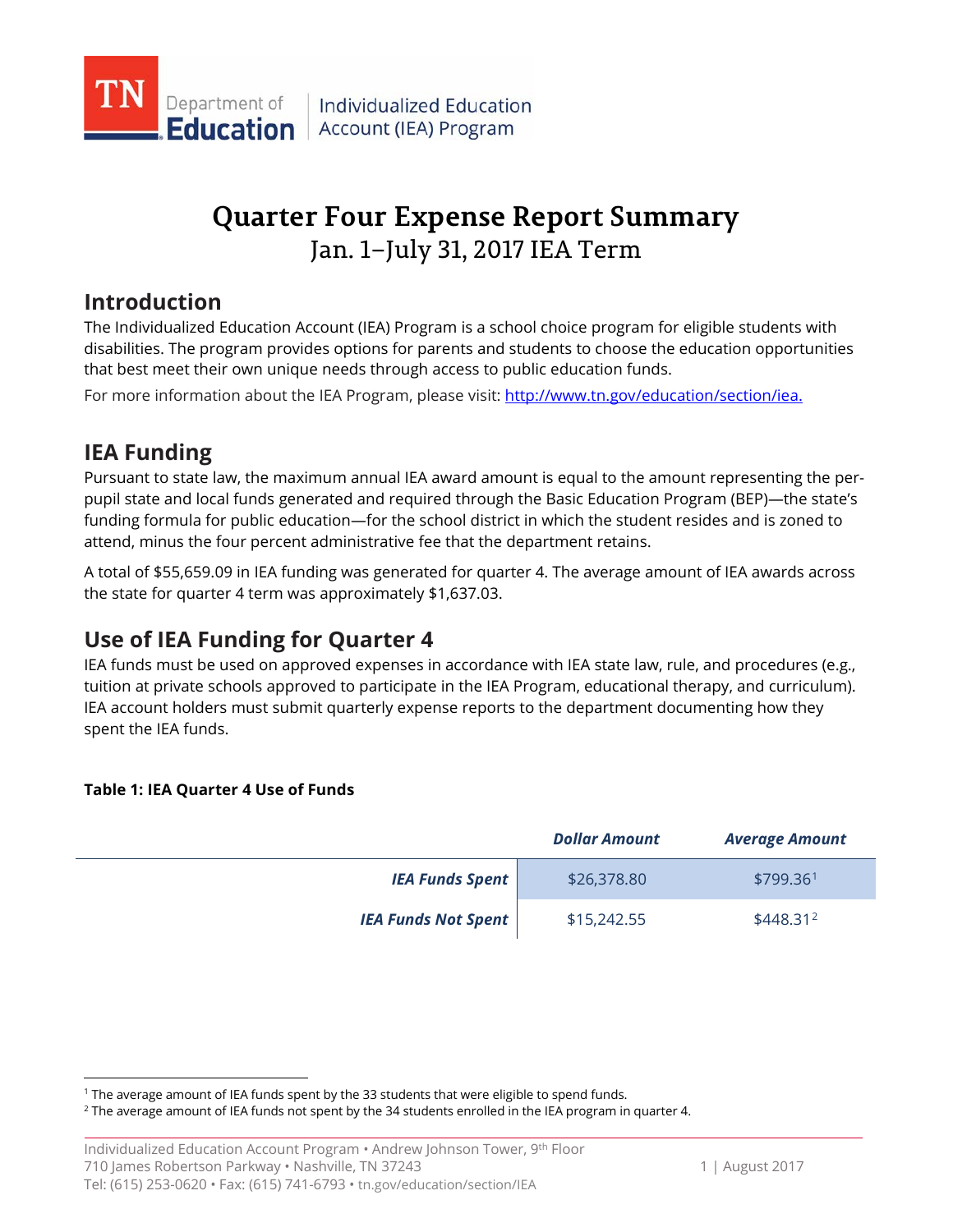

# **Education** Account (IEA) Program

### **Table 2: IEA Quarter 4 Use of Funds by Approval Status**

|                                                                             | <b>Total Amount</b> | <b>Percentage</b> |
|-----------------------------------------------------------------------------|---------------------|-------------------|
| Amount of IEA Funds Spent on Approved Expenses <sup>3</sup>                 | \$25,033.14         | 95%               |
| Amount of IEA Funds Spent on Disallowed Expenses (i.e.,<br><b>Misspent)</b> | \$1,345.66          | 5%                |

### **Table 3: IEA Quarter 4 Misspent Funds[4](#page-1-1)**

|                                                                                                    | <b>Total Amount</b> |  |
|----------------------------------------------------------------------------------------------------|---------------------|--|
| <b>Amount of Misspent Funds Repaid by Account Holders</b>                                          | \$1,345.66          |  |
| <b>Amount of Misspent Funds that the Department is</b><br><b>Awaiting Repayment from Quarter 3</b> | \$1,431,20          |  |

### **Table 4: IEA Quarter 4 Use of Funds by Approved Expense Category**

| <b>Category</b>                                       | <b>Total Amount Spent</b> | Percentage <sup>5</sup> |
|-------------------------------------------------------|---------------------------|-------------------------|
| <b>Private Participating School Tuition</b>           | \$7,868.58                | 31.43%                  |
| <b>Fees Assessed by Private Participating Schools</b> | \$0.00                    | 0%                      |
| <b>Textbooks Required by a Private School</b>         | \$0.00                    | 0%                      |
| <b>Online Programs</b>                                | \$0.00                    | 0%                      |

<span id="page-1-0"></span><sup>&</sup>lt;sup>3</sup> For a list of approved expenses, see Chapter 8 of the IEA Parent Handbook[. http://www.tn.gov/education/section/iea.](http://www.tn.gov/education/section/iea)

 $\overline{a}$ 

<span id="page-1-1"></span><sup>4</sup> Six of the 33 expense reports submitted included misspent funds.

<span id="page-1-2"></span><sup>5</sup> Percentage total equals 100.44 percent due to rounding.